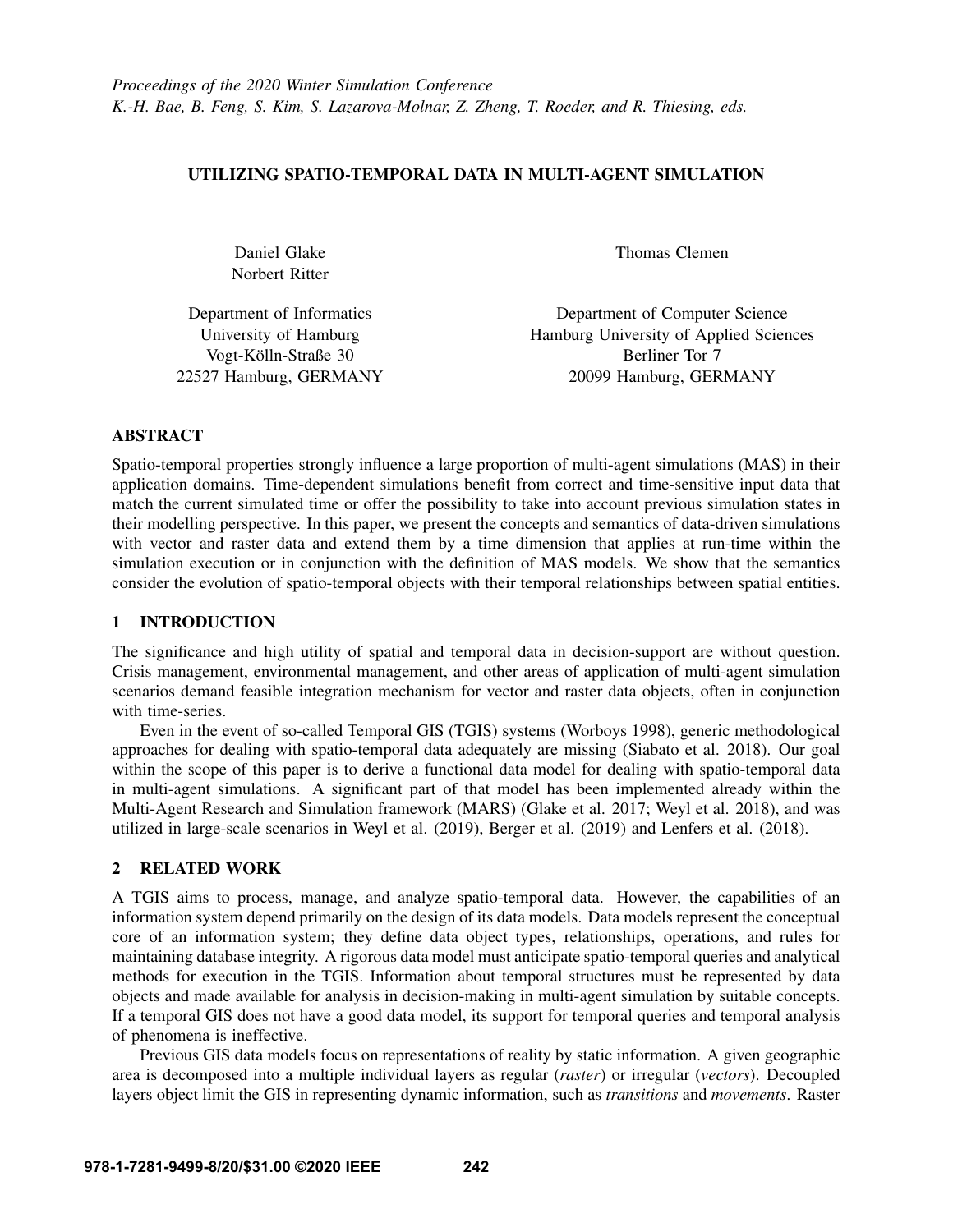cells encode attribute values at any given location without regard to the spatial properties of the subject they represent. Geometrically indexed vector objects, on the other hand, force a segmentation of the entities to be represented into separate layers when they interact in time or space. GIS requires a complete and rigorous framework for modelling geographic data to overcome the difficulties of dealing with geographic complexity, scale differences, generalization, and accuracy. The lack of data representation schemes to integrate GIS data with models for spatio-temporal simulations is a significant deficit of current simulation frameworks. However, several tools have already been proposed to query such related types. The STQL [\(Erwig and Schneider 2002\)](#page-10-1) is a query language and extension of relational SQL. Besides integrated spatial operators, the focus here is on so-called temporal lifting operators as well as temporal selections and aggregations. Temporal Lifting describes the query of an object at a given time, used within a sub-clause. In contrast, the language *SQL<sup>ST</sup>* works by using triangles as its base and integrates the specifications for temporal GIS described by [Worboys \(1994\).](#page-11-6) Each vector-geometry is therefore transformed into a respective triangle representation and implements multiple spatial operations. Existing simulation frameworks like NetLogo, Repast Symphony [\(North et al. 2013\)](#page-11-7) and GAMA [\(Grignard et al. 2013\)](#page-11-8) only support the use of spatial data by extension. For example, GAMA offers, among other features, the capability to import shapefiles and OSM files, in order to use them as the underlying simulation environment, consisting of importing the file and defining a mapping of the attributes in the feature tables to the agents, denoted as species. Repast provides a suitable GIS extension in order to perform spatial queries on the vector layer, whereas NetLogo is supporting raster inputs as well. None of them supports a temporal dimension in the input data processing. Users need to adapt their models in order to respect temporal changes in spatial objects.

# 3 INTRODUCTION MARS FRAMEWORK

MARS provides an ecosystem for developing multi-agent simulations, based on the Modeling and Simulation as a Service paradigm [\(Weyl et al. 2019\)](#page-11-4). End-users can create their simulations in a variety of ways and execute them directly on their machine or in the dedicated MARS cloud [\(Weyl et al. 2018\)](#page-11-3). The system is designed to serve in cloud-native environments, thereby scaling up the simulations and considering update-intensive state management. Results are persisted in multiple databases or files, prepared used in our visual analytics board or within a 3D visualization, introduced by [Dalski et al. \(2017\).](#page-10-2)

This paper describes a new perspective integrated into our MARS-DSL modelling language [\(Glake](#page-11-2) [et al. 2017\)](#page-11-2). The model considers two types of state updates seen in practice as well as geometric queries restricted by temporal predicates, in which federated queries consider spatial- and temporal dimensions. We make the following contributions:

- (Section 4) We provide a detailed analysis of current challenges, considering temporal changes for the spatial objects under the circumstances for multi-agent simulations.
- (Section 4.3) Towards a meaningful data integration of spatio-temporal data, we define the conceptual model formally as an *abstract data type* and required *operations*.
- (Section 5.3) Spatial data management in the form of geographic layer is a well-known approach handling *raster*- and *vector*-based data. In this respect, we propose *temporal-raster* and *temporalvector* layer approach, utilizing incremental updates and extending each data type by a temporal dimension. Considering the implementation of models, we describe the integration of our approach within our existing MARS DSL language.

# 4 SPATIO-TEMPORAL CHALLENGES

Changes of entity- and environment attributes are essential in order to become desirable emergent phenomenons, environmental updates, and changes in process mechanisms or just within the agent's behaviour logic [\(Xie et al. 2016\)](#page-11-9). There are six major types of spatial or temporal changes which need to be considered by a geographic-driven multi-agent simulation [\(Zhang et al. 2017\)](#page-11-10):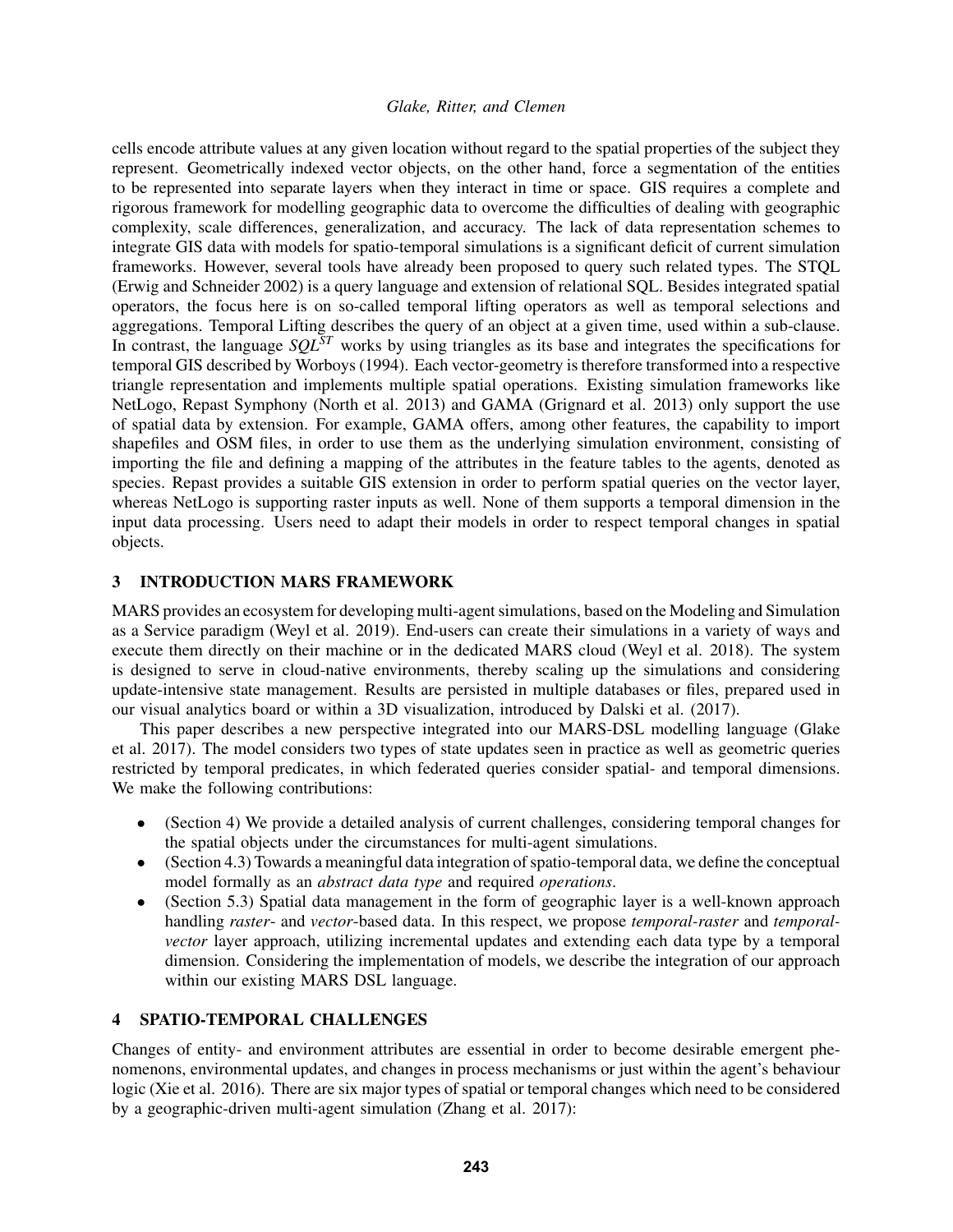Type 1. Actions over space Given a fixed time-point (e.g., a concrete simulation step) in which a certain phenomenon occurs (e.g., environmental conditions as by weather) and may change the characteristics of data objects over multiple locations or even globally, analysis is done by fixing time, controlling attributes, and measuring location.

Type 2. Messages over space Messages as like interactions between agents may contain their location over time, analysis of them is done by fixing attribute set, measuring location and controlling time.

Type 3. Attributes over time Given a period in which *attribute values* (e.g., of the agent entities) can change over time and space, analysis is done by fixing time, controlling locations, and measuring attributes.

Type 4. Actions over time Multiple actions can happen for a fixed given location (e.g., read and write actions for agents) and may change over time, analysis in the model are done by fixing location, controlling attributes, and the measuring time.

Type 5. Messages over time Given event where its characteristics or processes may change at sites through time, analysis is done by fixing attributes, controlling locations, and measuring time.

Type 6. Area over space and time Given an area where attributes may change over time and changes over space, analysis is done by fixing the attribute set, measuring time-period and restricting the environment.

The value changes in *actions over time* can be stored using a traditional event source, transactional log or any history mechanism. While changes in *attribute over time* and *area over space time* are made *directly* to associated attributes or geometric structures, the action *actions over space* considers changes in *static* spatial information. Especially densely distributed information such as substance measurements and interpolations, e.g., the temperature measurements or the distribution of substances in water. While such temporal courses in geography are mostly represented by heat and isarithmic [\(Ratti and Richens 2004\)](#page-11-11), chloropleth [\(Tennekes 2018\)](#page-11-12) or dasymetric maps [\(Jia and Gaughan 2016\)](#page-11-13) for simplified processing, in previous GIS systems these vector- and raster-maps are switched on of off, depending on the time interval [\(Siabato et al. 2018\)](#page-11-1).

# 4.1 Temporal Changes

Temporal changes occur at different points in time or periods and are recognized by the fact that spatial properties or the location are changing. Two types of temporal changes have to be distinguished for multi-agent simulations, the movement of objects, and the evolution of them over time. Evolution refers to changes that occur as a result of events or agent processes or their interaction with their environment [\(Siabato](#page-11-1) [et al. 2018\)](#page-11-1). Figure 1 shows *Storms* which are often related to a limited location in the simulated world and can be broken down into individual processes such as *rainfall*, *strong winds*, and *hail*. These individual actions affect subsets of spatial entities and have a transitive influence through their interrelationships [\(Zhang et al. 2017\)](#page-11-10). For example, simulated precipitation in a particular region causes a changed *water level* in which affections lead to flooding or low tide [\(Mehrotra and Sharma 2009\)](#page-11-14). All action-changes are decomposed over different points in time when they occur. Related to the TGIS model, *area over space time* is the development of a type of processes or events, semantically objects by two sets of temporal objects. Comparisons are made between the two sets of spatial and temporal objects to show how a process evolves its attributes, temporal properties, and spatial characteristics in the two sets of time series [\(Bettini](#page-10-3) [et al. 2000\)](#page-10-3).

Movement concerns the journey of an event or entity from one location to another. The event or entity may or may not be associated with spatial characteristics other than the location. For example, the movements within a city-simulation, in which drivers move along a pre-defined route. The changes denote a single event or process. They can be represented by linking a semantic object to a set of temporal objects and then to a set of spatial objects to show the movement of that event during the period consisting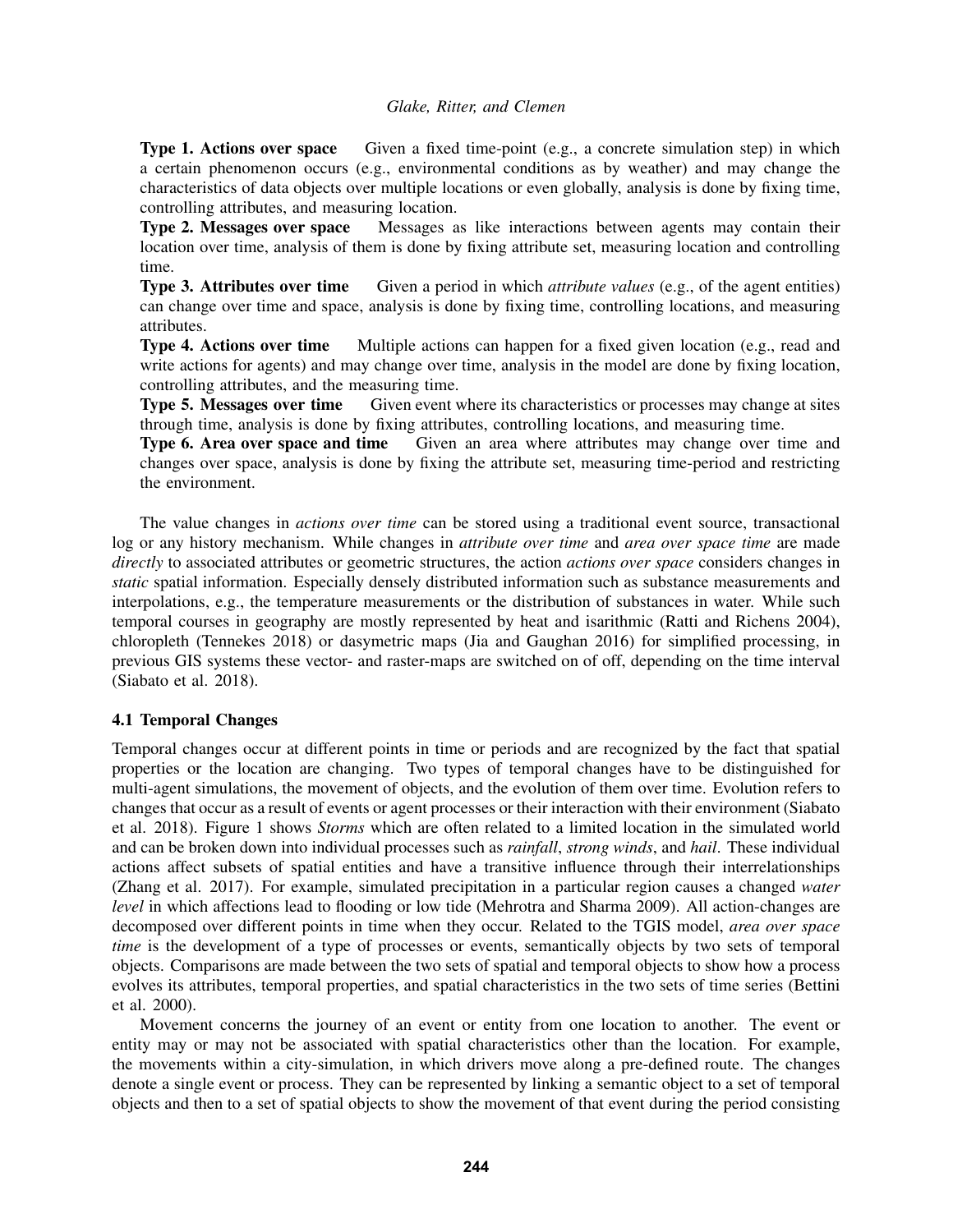*Glake, Ritter, and Clemen*



Figure 1: Example temporal change with *evolution* 4 and *move* 4 of spatial objects over time from one location to another.

of those temporal objects. Multiple subtypes for temporal changes result from combining the attribute-, morphology- and topology-change [\(Shekhar et al. 2015\)](#page-11-15).

# 4.2 Spatial Changes

Spatial changes refer to spatial variations at a certain point in time or in a period in which comparisons between two or more sites are made using data from the same vintage [\(Worboys 1998\)](#page-11-0). These changes can be classified as *static* or *transitional*, in which the static changes concerns variations of geographical influences for a particular snapshot. In contrast, transitional changes do compare modifications of actions or processes at different locations, e.g., the ecological effects of low tides and flood on a static area, which will not change its location but their water level [\(Siabato et al. 2018\)](#page-11-1).

Transitional changes describe the variations of spatial properties for a given process or action [\(Zhang](#page-11-10) [et al. 2017\)](#page-11-10). These changes can be represented by links from temporal objects to spatial objects, in which three parameters are responsible for measuring the spatial changes: *duration*, *continuity*, and their *attributes*. For instance, figure 2 examines the urbanization process of a town in which temporary changes occur by extending the location from one time-point to another.

## 4.3 Conceptual Modeling

States and changes of these states are one of the essential aspects of spatio-temporal data management for the recognition of causal relationships between processes that sometimes have different effects. The aim is to answer appropriate location- and time-dependent questions with the given TGIS and to draw result-oriented conclusions (for example, the effects of nearby construction measures in coastal areas). For simulations, three basic questions arise *What happened in an area? What has happened to the area? How do we know that something has happened?* According to [Worboys \(1998\),](#page-11-0) three components can be identified, *states*, *processes* or *actions* and *evidence*: States describe the distribution of objects either represented as a snapshot for a geometric object in time or in a space-time composite with included changes. Processes and actions cause changes in the entities themselves over time (e.g., in the case of urbanization of a city). They occur not arbitrary but are evidenced and observed, e.g., it must be ensured that we identify changes as such and that they can be recorded for the simulation as a result.

Furthermore, TGIS data models have to take into account the behaviour of phenomena. Until now, the physical processes of natural phenomena have been neglected in the development of conventional GIS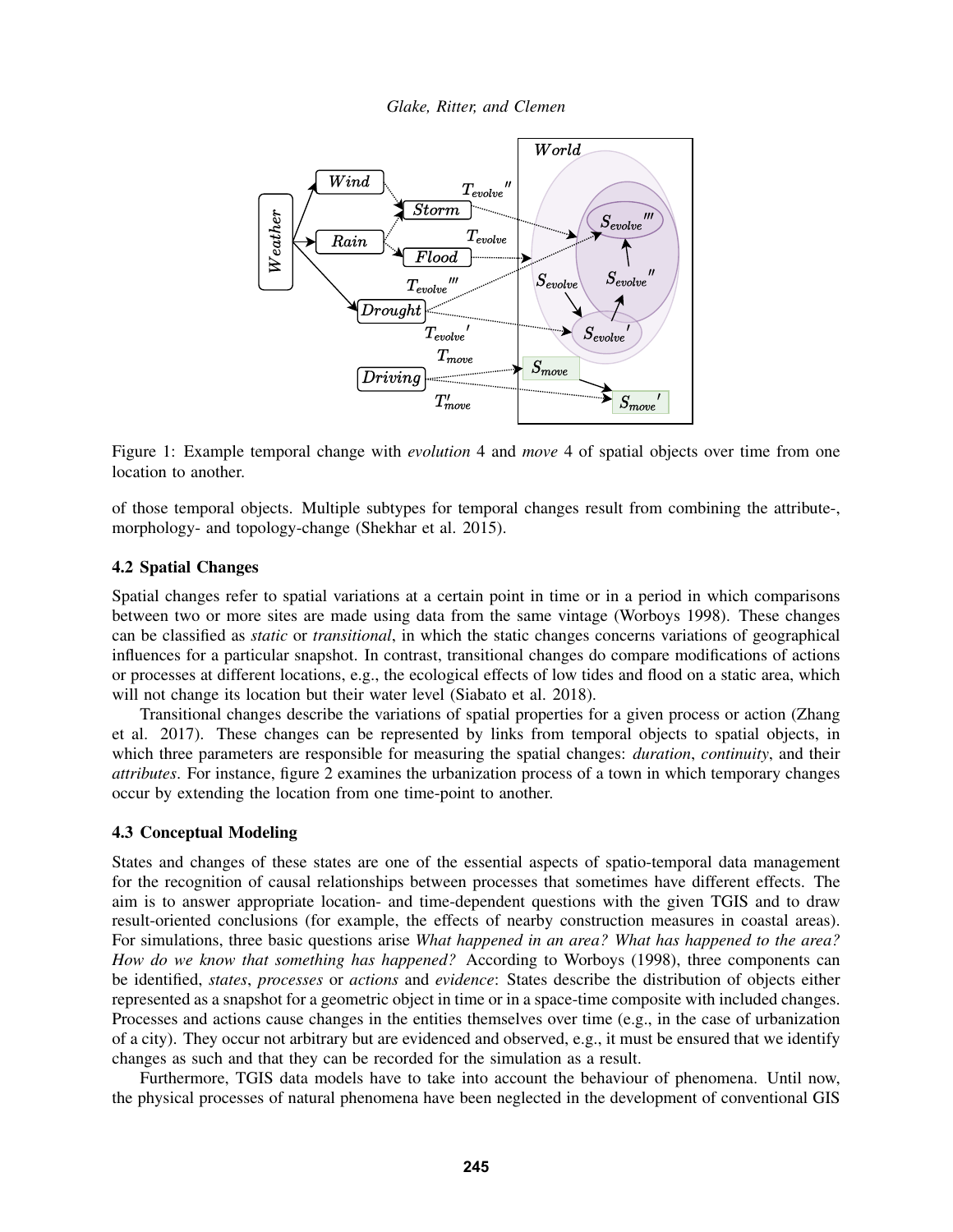*Glake, Ritter, and Clemen*



Figure 2: Example spatial change with static *mesasge over space* and transitional *area over space* effects on actions and their change of their spatial characteristics.

data models. The basic concept in conventional GIS data models is the *location*. Basic GIS units are spatial objects such as *points*, *lines*, *polygons* and *cells* and their fixed attributes. Spatial relationships or interactions are limited to being in the same location, in proximity, or to forming relations over sets.

In contrast, natural processes such as specific interactions between individuals and their dynamics, as well as the transformation and translocation of defined system saturates, are modelled. The current GIS extensions for multi-agent simulation is not able to fully support the spatio-temporal modelling of these processes. TGIS should support both location-based analyses, such as the changes of areas or locations as service providers, process-based changes, in the case of the described urbanization or the outbreak of a pandemic [\(Yergens et al. 2006\)](#page-11-16). The difficulty is that many GIS constructs are developed from the perspective of the structures of spatial data to be provided and do not take into account semantic considerations that can reveal new domain knowledge. For example, the extensive view of a pandemic is more effective by taking into account the cause of the disease, the places of contamination and the spread of the pandemic itself, than only the previously infected areas. That makes it necessary to model these types with their states, events, and processes as an extending construct in a temporal GIS in order to be able to process and query them. Beyond this scope, the semantic analysis of actions within the simulation in terms of their characteristics and behaviour is crucial to determine a set of high-level spatio-temporal constructs to be incorporated into multi-agent simulations. That brings all sub-components to an entirely constructed entity together as exemplary the modelling of a road network for urban simulations, in which a sequence of independent line segments is modelled. These make it difficult to access the whole road itself, instead of processing each sub-road segment.

# 5 SPATIO-TEMPORAL MODEL

The proposed data model manages both spatial and temporal information and extends the concept of both vector and raster data by a *type-parametric* modelling extension concept on attribute level, allowing data objects within the agent model to access and manage (spatial-)model states over time. For this, we use the *ODMG* [\(Cattell et al. 2000\)](#page-10-4) type system with its specification of spatial data and the well-known raster model. Time-based information is following the valid dimension according to [Bettini et al. \(2000\)](#page-10-3) and can be used in multiple *time dimensionality* levels. For multi-agent simulations, moving objects are of great relevance, just as the changes of maps over time described in section 4 are managed.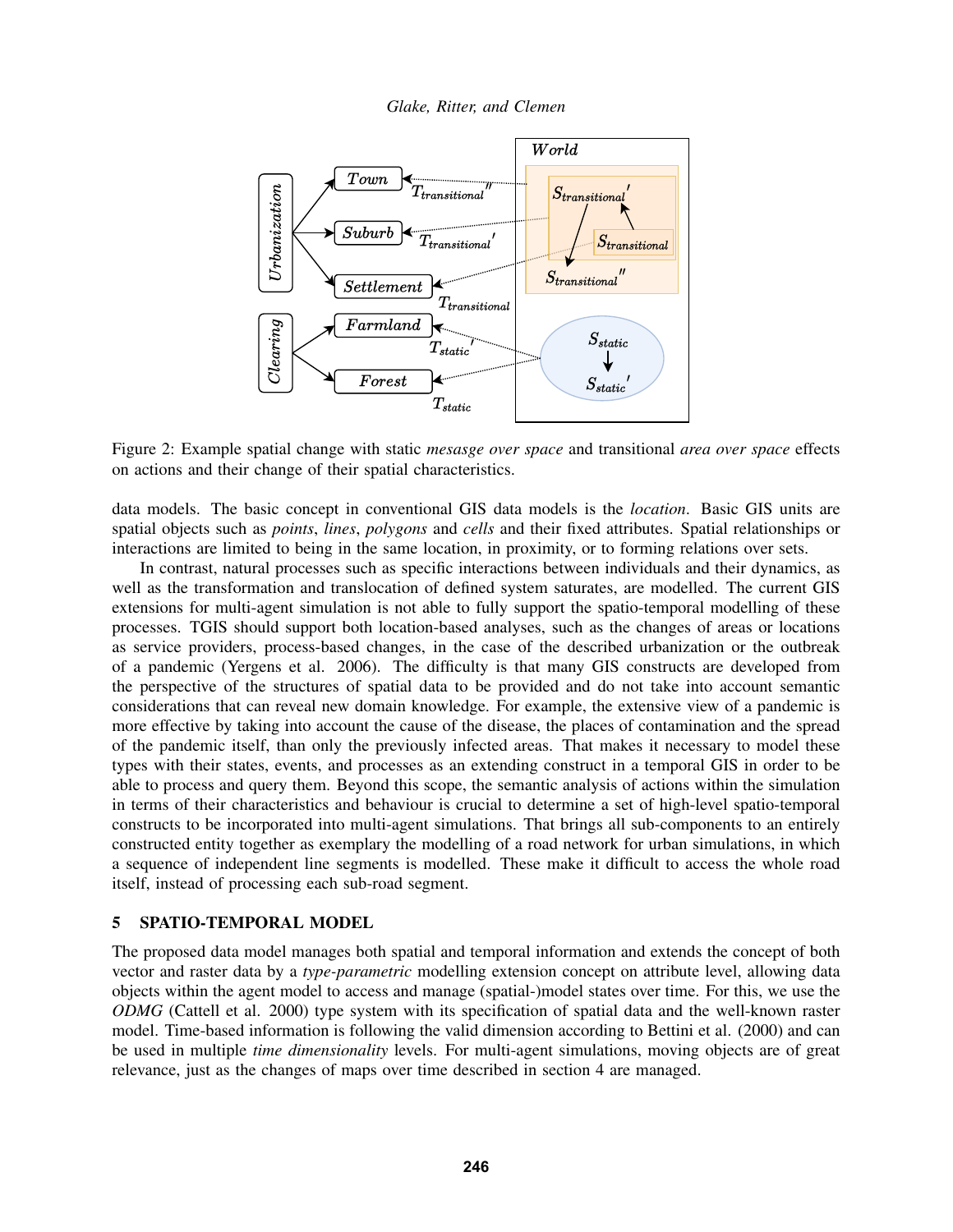### 5.1 Spatio-Temporal Entities

Multi-agent systems use entities to map their respective thematic field. They are based on the principle of entity types, whose instances are bound to a life cycle and are created, modified, and later removed by the simulation system. To illustrate our proposed model in more detail, we describe entities as a class of objects of the same type  $E_t$  for entity type with  $Et(A_1 : D_1, ..., A_n : D_N)$  where  $A_i$  is any attribute and  $D_i \subseteq D$ represents the respective value domain of all possible domains *D*. The domain stores both primitive data types, including *strings*, *integer*, *real*, *booleans* restricted only by the MARS DSL type system, denoted as  $\psi \subseteq D$ , but can also contain more complex subtypes, encapsulated as independent abstract data types (ADT). Due to this abstraction, we can define both the spatial and temporal domain with their own comprehensive set of operations and predicates [\(Ong et al. 1983\)](#page-11-17).

The spatial domain  $S \subseteq D$  as an abstract data type for an  $A_i : S$ , which consists of the known objects of lines, polygons, points and cells and which gives an entity its location reference. The temporal domain *T* ⊆ *D* with a  $A_i$ : *T* and  $T(V_t, T_t, D_t, L_tN_p)$  describes the temporal property of the entity using tri-temporal semantics from temporal databases [\(Dylla et al. 2013\)](#page-10-5). Here  $V_t$  describes the validity time as the point in time or period when a state is valid in the simulation. On the other hand,  $T_t$  is the transaction time as the time when a state was actually considered a simulation result, and  $D_t$  is the decision time when a decision for action was made.  $T_t$  is automatically restricted to never referring to the future.  $D_t$  can change in the past, but not in the future.

When linking each version of an entity to preserve the spatial and temporal changes, there is inevitably some additional information to consider. The extending ADT of changes  $V(N_p, L_p)$  describes the set of all version changes an entity undergoes.  $N_p$  describes the follow-up action, while  $L_p$  describes the previous action that created the entity and replaced the previous one. For a concrete  $e_t$ :  $E_t(A_1 : D_1, ..., A_n : D_n)$  from the domain this is extended for simulation in that  $e_t \subseteq D1 \times D2 \times \ldots \times D_n \ldots \times T_x \times S_y \times V_z$  applies. Thus, the mapping of any spatial and temporal change concerning *V* allows forming for each validity period *V<sup>t</sup>* to continue to capture the period when an entity is in a particular version. The entire life span of the entity can also be obtained by the accumulation of subsequent versions. Successive versions of an object can refer to the same spatial properties when changes to the domain take effect, or they can refer to the same subject data when the spatial properties change. This specialization allows asynchronous value changes of the same object within the subject domain or space without mutual influence. A snapshot of a simulation state is still possible using the validity time  $V_t$  and the individual lifetime. By using different time granularity, multiple time scales are possible for the same step-based or real-time simulation. Examples of granularity are *seconds*, *minutes*, *days*, *years*. For the step-based simulation scenario, we assume the time domain is a discrete set of times, which are related to the defined time decomposition.

#### 5.2 Spatio-Temporal Operators

From a modelling perspective, we will not propose a whole new modelling interface, but to extend our accepted MARS DSL In order to close the gap of integrating time-related data into multi-agent modelling, we extend our MARS DSL by those *abstract data types* and utilize it within our MARS run-time system. The language provides native agent-based concepts, with restricted type-system and expression language. Types are defined in an object-oriented manner and are encapsulated as an *entity meta type* from the *expressions semantics* processing them. Figure 3 shows an example of the layer and agent definition, extended by the temporal dimension for each affected attribute.

Within the description, both *raster* and *vector layers* are differentiated through an independent meta-type and the explicit geometry (*point, line, region*) is expected for the parameterizable vector layer. Since a *cell* is always used as the underlying geometry for the raster, this definition is not required here. Each attribute describes statically, its temporal granularity level, when a change is expected, with regard to the input configuration of ∆*t* (e.g., ∆*t* = 2 and *oxidevalue* : *realdays* means each two days). The fine-grained distinction is only necessary if a complete layer change is not to take place, as described in section 5.3.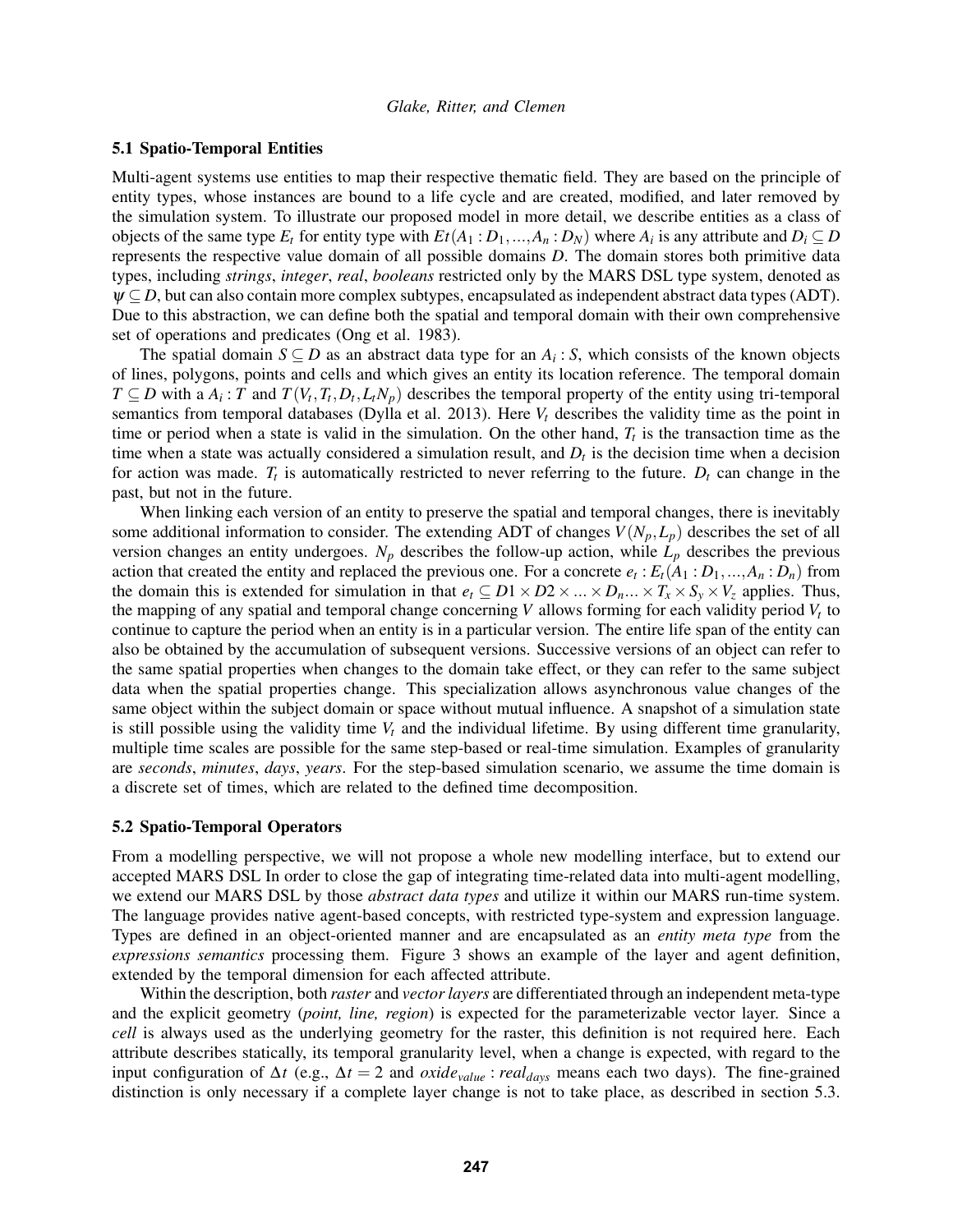```
raster-layer TemperatureRaster as temperature {
   var temperatureValue : real<hours>
}
vector-layer RiverVector<line> as rivers {
   var waterLevel : real<hours>
}
vector-layer POILayer<point> as points {
   var service : string<days>;
}
vector-layer LanduseVector<region> as landuse {
   var code : integer;
}
```
Figure 3: Example *layer* model definition with temporal change of selected attributes.

To access the time-dimension within the model, we use our existing *simtime* concept and extend it to map each layer- and agent-entity to their historical versions, what then be used by each sub-clause in the model. The time mapping for these entities is defined as a mapping *simtime* :  $E_t \to \tau \times \{E_{t_\tau}\}\)$  restricted by the fact that  $\forall e \in E_t : e \in E_{t_\tau}$  applies.

As it has been discussed in [Worboys \(1994\),](#page-11-6) an important requirement for spatio-temporal models is the support for temporal operators. As we use the tri-temporal semantics for entities, as mentioned before in section 5.1, we use Allen's interval logic [\(Allen 1983\)](#page-10-6) for our model, in order to build joins between temporal data object over the specified relationships. The interval-based temporal logic is defined as follows: Let *R* be the real line. A temporal interval  $\tau$  is defined as an ordered pair of time points, with start and endpoint  $[start, end] \in R \times R$  and that *start*  $\leq end$ . The interval limits are denoted as  $I_{start}$  and *Iend*. Allen showed a set of relations applicable to them. These are *overlap*, *precede*, *contain*, *equal*, *meet* and *intersect* operators. Since the interval is a set of ordered and continuous points, sets are the base for interval-oriented reasoning, in which results coming from the *simtime* are always set of versioned entities.

In contrast to the single interval operator, for spatial-object we consider the topological operations specified by OpenGIS, which encompass the *equal*, *disjoint*, *intersect*, *touch*, *cross*, *inside*, *within*, *overlap* and *relate* operators and which are mostly implemented by our MARS DSL. The only metric operators we use is the *distance* with Haversine calculation for geographic data, or euclidean distance when no GIS functionality is used.

## 5.3 Temporal Layer Modeling

As mentioned in section 3, our approach is based on the principles of GIS layer, in which we integrate the different individual data sets by overlapping them according to their shared geographic coordinate. The definition of a time dimension requires to fix restrictions via the MARS DSL type system. Each associated type of an attribute within an entity type receives a temporal *parameterizable* version in which the time dimension is entered. We define a type as *parameterizable*  $\psi < T_d$  > including the desired time dimension  $\tau_D = \{seconds, minutes, days, ..., years\}$  with  $T_d \in \tau_D$  for which we have the time period to decide when these attributes shall be changed.

In the implementing model, we distinguish between raster 5.3.1 and vector 5.3.2 formats and use a file-based approach with an evolution process to retrieve changes for spatial objects.

#### 5.3.1 Temporal Raster-Layer

Since the standard raster type system [\(Tennekes 2018\)](#page-11-12) does not support time, we extended this by interrogating time for raster and vector-based data. Raster layers are constructed according to the Space-Time-Composites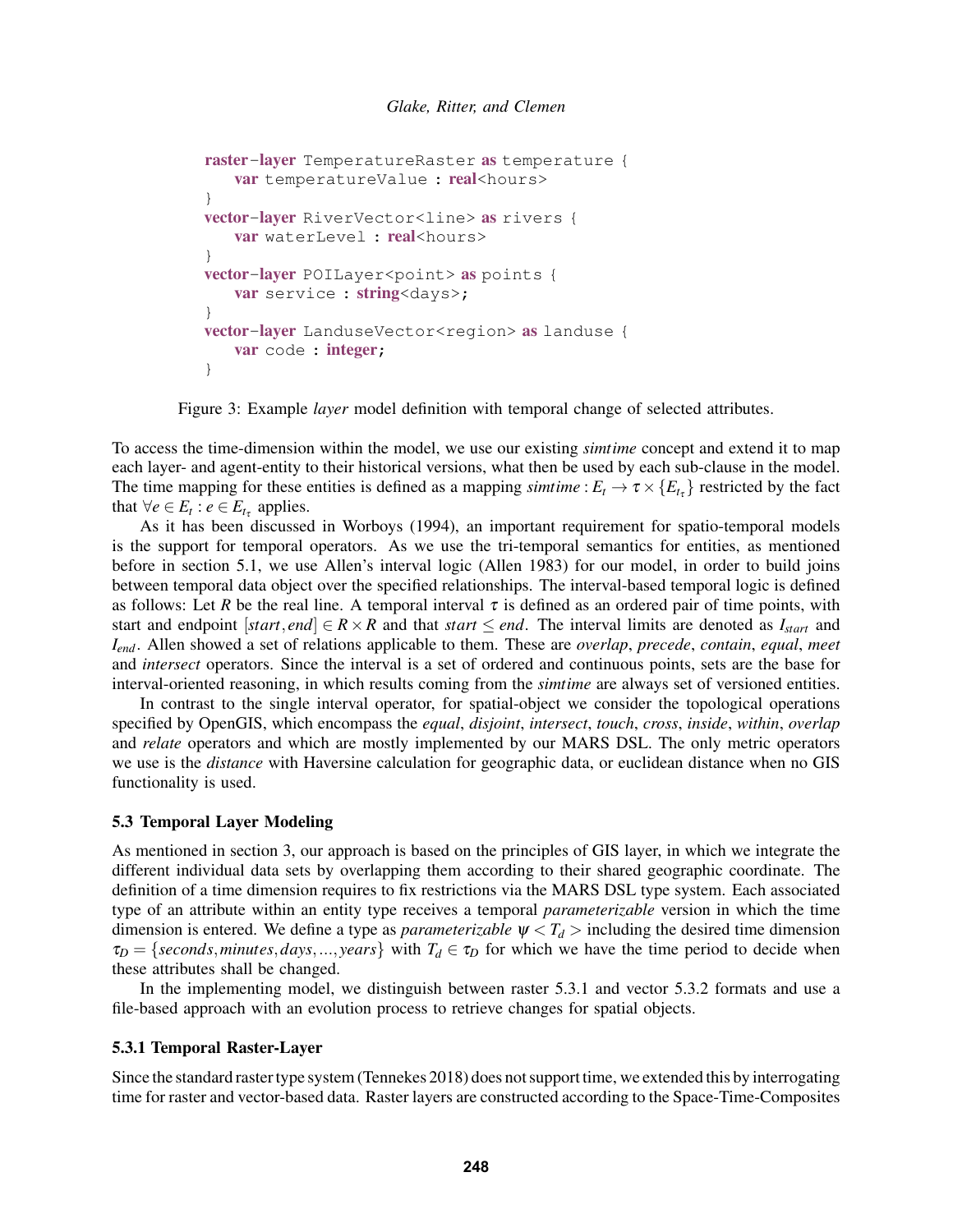(STC) model, already introduced in [Ratti and Richens \(2004\),](#page-11-11) where the layer for the data source to be addressed, is defined in the concept model. From the outside, the respective source is used in the query. As shown in figure 4, the STC model represents the world as a set of spatially homogeneous and temporally uniform objects in a 2D space. Each space-time composite has its unique temporal progression of attribute changes. Space-time composites can be derived by temporal overlays of time-stamped layers (snapshots) without explicit relations among them [\(Siabato et al. 2018\)](#page-11-1). The space-time composite conceptually describes the change of a spatial object over time, in which changes are captures in four ways. The *write* directly sets the value at cell  $(x, y)$  from the next  $T_{i+1}$  input raster. That is done in the following situations: The previous raster cell  $T_i$  contains a no data flag; the change is defined explicitly in the metadata description. The *remove* change considers the deletion of value from raster when the cell contains a *NO-DATA-VALUE* flag. And, while the *increment* considers positive update on a raster cell, the *decrement* captures negative ones. Recording of attribute changes is done at discrete simulation time-points, although the temporal resolution is not highly precise. Therefore the STC model can keep temporality within the most generalized units of an attribute, space and time.



Figure 4: Space-time sparse grid with transition metadata description.

Considering retainment in terms of the number of cells or their extent, MARS applies a transition function  $\theta$ :  $\mathbb{N} \times \mathbb{N} \to \mathbb{R} \times \{true, false\}$ . This function localizes changes and their changing type, occurred since the last object version. This incremental approach avoids a re-indexing step of each ST unit. Restructured raster file needs completely to be re-imported, otherwise, including new index creation and read from the source. The result collection for raster files is processed similar to the import. For each cell  $c \in R_i$  the  $\delta$  is collected by the result-adapter, binding them to a complete snapshot, and stored by a sparse-matrix, which delegated to the desired target output [\(Dalski et al. 2017\)](#page-10-2)

Showing the temporal raster within the model, we use the example urban model defined in figure 3. Within such models, the raster can be used as any other *data-layer*, accessed by their *alias* instance or type. The temporal extension considers the mapping of each data object, using the existing *simtime* concept, described in [Glake et al. \(2017\),](#page-11-2) where the actual simulation step is inferred previously and applied now onto the spatial object. It returns the raster cell history, in order to answer questions such as "How to find a temperature cell on the raster, which is warm enough in the wintertime to move on?"

Figure 5 shows an example for such an action. The action *moves* the selected agent *entity* by 100 length units, along the target vector, resolved by the query for a cell whose *temperaturevalue* is within the monthly time range of [10..2]. Another option is to build aggregates over the raster. The *explore* concept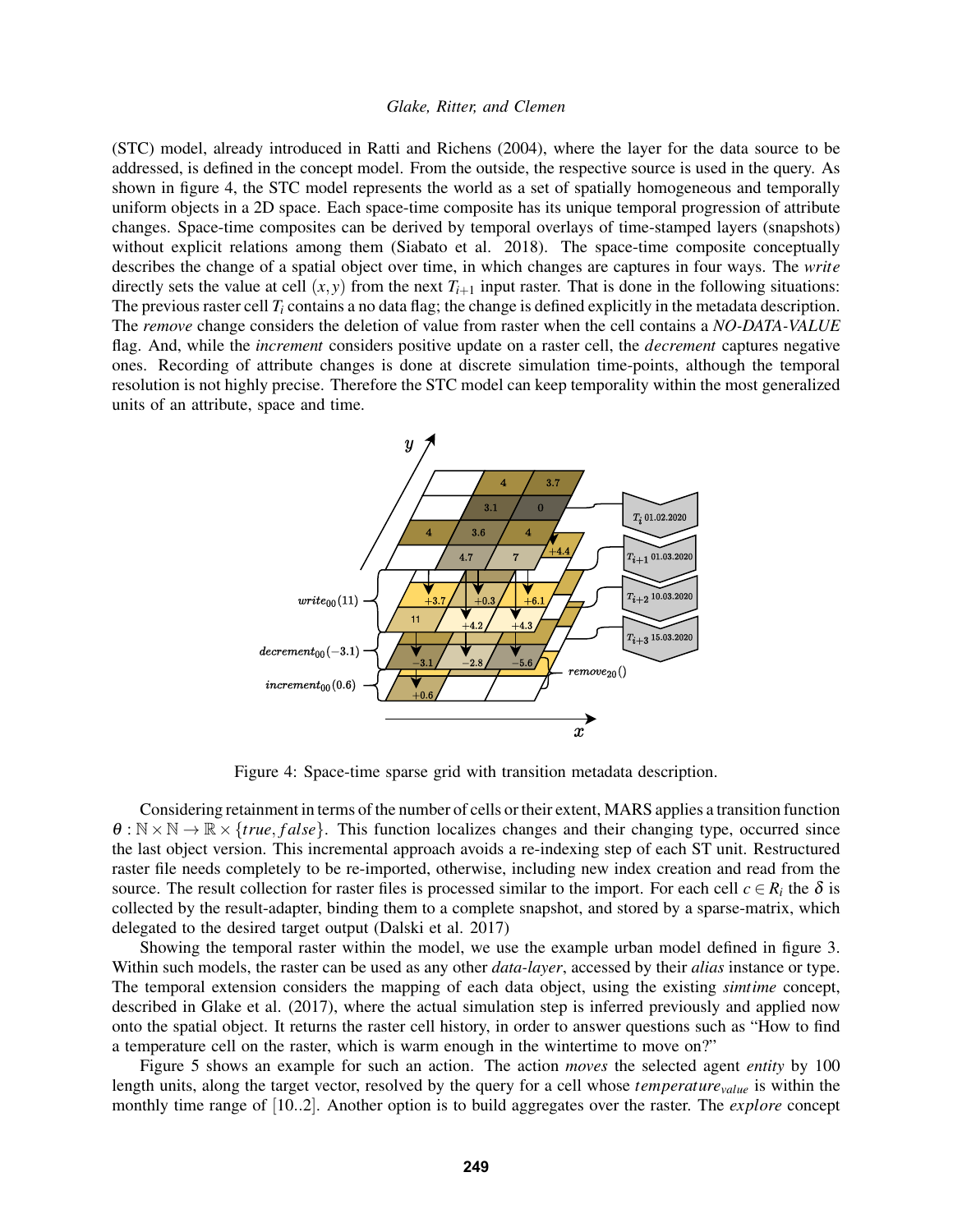```
move entity 100 to nearest on TemperatureRaster where [
   it => it.temperatureValue > 20.0 and
   Time.Month(simtime(it)) => 10and Time. Month (simtime(it)) \leq 2]
```


allows us to query multiple cells in a circle, applying the respective aggregate function. Figure 6 shows the aggregation over the raster to get the average temperature within a radius over the last two days.

```
select avg(*) from simtime (
   nearest on TemperatureRaster where [
      cell => cell contains #(xcor,ycor)
   ]
)
```
Figure 6: Example reading and aggregating a raster cell over time by using *explore*.

This query gets each existing value, not marked as *NO-DATA-VALUE*, at the current position of an agent entity (*xcor*, *ycor*) and applies the *avg*(...) function over this time series. For simplicity we could also write *select avg(\*) from simtime(temperature.Read(xcor, ycor))* in which we access a limited set of functions provided by the raster alias *temperature*.

## 5.3.2 Temporal Vector-Layer

In addition to the known raster format, more common spatial structures such as points, lines, and regions (polygons) are available. The temporal *vector-layer* defines the time dimension in two different ways. In addition to the temporal vector model itself, the MARS DSL is extending this processing with multiple query concepts to integrate the new time-dimension into the modelling process. The temporal *vector-layer* is extended by the time dimension similar to the temporal raster in section 5.3.1. Both file exchange and daily index generation are always possible at run-time. In contrast to the linkage of multiple raster maps by a time-series, the time stamp, and multiple versions are managed on attribute level in the associated attribute table. Therefore, the attribute table marks the valid *V<sup>t</sup>* by a respective column.

To illustrate these changes, figure 7 shows the operations currently supported for vector geometry. Besides the change of the whole layer input according to the actual simulation time and the required recreation of the index afterwards, we extend this approach by only change affected data objects. Since the movement of an object is crucial for mobility simulation, the *move* operation takes an input target vector and changes the position within the environment, considering collision checks, e.g., with a river. In contrast, the *posat* performs a direct re-positioning of the entity at the desired location. The action prevents intermediates checks of the path towards the target in the form a *line*. The *expand* and *contract* operators use the vector-geometry of *regions* to shrink or grow this site, e.g., the flood is coming. In order to create new objects, the *split* with their reverse function *merge* are provided to change the structure of the regions. In contrast, the *spawn* and *kill* can be used to create and destroy spatial agent entities in the simulation environment.

Movement actions can be defined as shown in figure 8 to solve the problem: *How to move an entity, by distance towards a destination, during a specific-time-period and where an obstacle restricts the path?* The agent is using the *nearest* query, providing a *kNN-query* to get the target position. This example shows the problem of set-based results instead of a single target coordinate. Therefore we infer the most recent data object.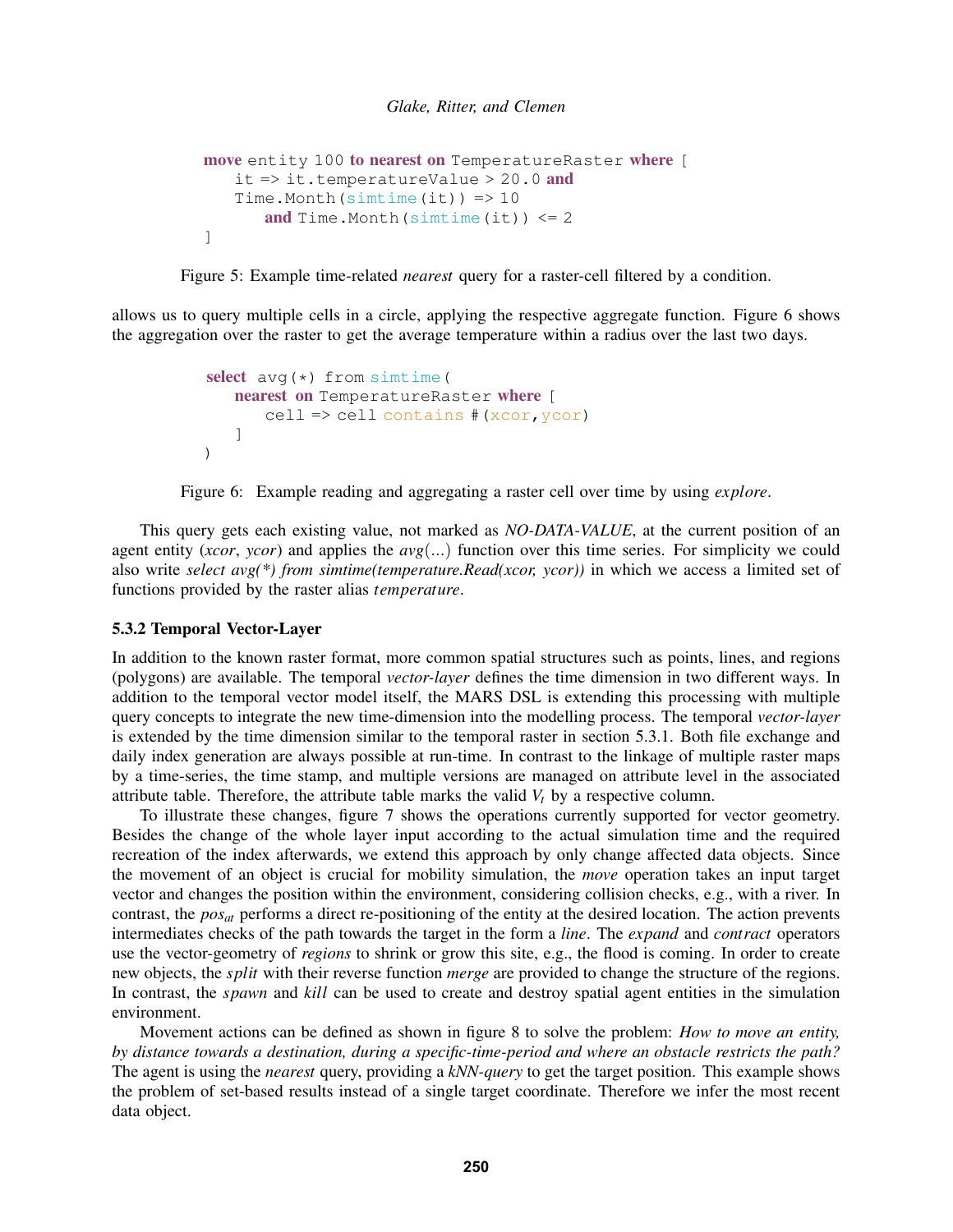

Figure 7: Vector model spatio-temporal transitions for regions (*R*), agents (*A*) and points (*P*).

```
move 10 to nearest on POILayer where
   [it => return it ['work'] === "work"]
       not intersects with River where
           [it \Rightarrow Math.Hour(simtime(it)) \leq 7]
```
Figure 8: Example *move* of an agent entity restricted by past obstacles.

We encompass the most well-known types by integrating them into our agent environment and definition set as shown in figure 9. An ordered set of points with distinct start- and endpoint implements the lines. Moreover, each region consists of an ordered set of points linking the start and endpoint. Separate index structures implement points and lines and are used to retrieve the nearest geometries or all within a geometric shape. The so-called Spatial Graph Environment (SGE), introduced in [Weyl et al. \(2018\)](#page-11-3) and optimized in [Weyl et al. \(2019\),](#page-11-4) imports line- and point-geometries into a graph structure. The SGE allows agents to move entities along edges concerning obstacles ahead and preventing collisions with other ones. Relational tables, sparse-matrix with Kd-trees for kNN-point query and quad-tree for shape-related queries are used as the data-source and index structure.

```
vector-layer RoadLayer<line> as roads
agent CarDriver on RoadLayer {
   external var identity : integer
   external var profile : DrivingProfile
   external var action : DayplanAction
   observe var velocity : real<seconds>
   observe var acceleration : real<seconds>
   tick { ... }
}
```
Figure 9: Definition of *agent* type with *layer* relationship and *input/output* variables.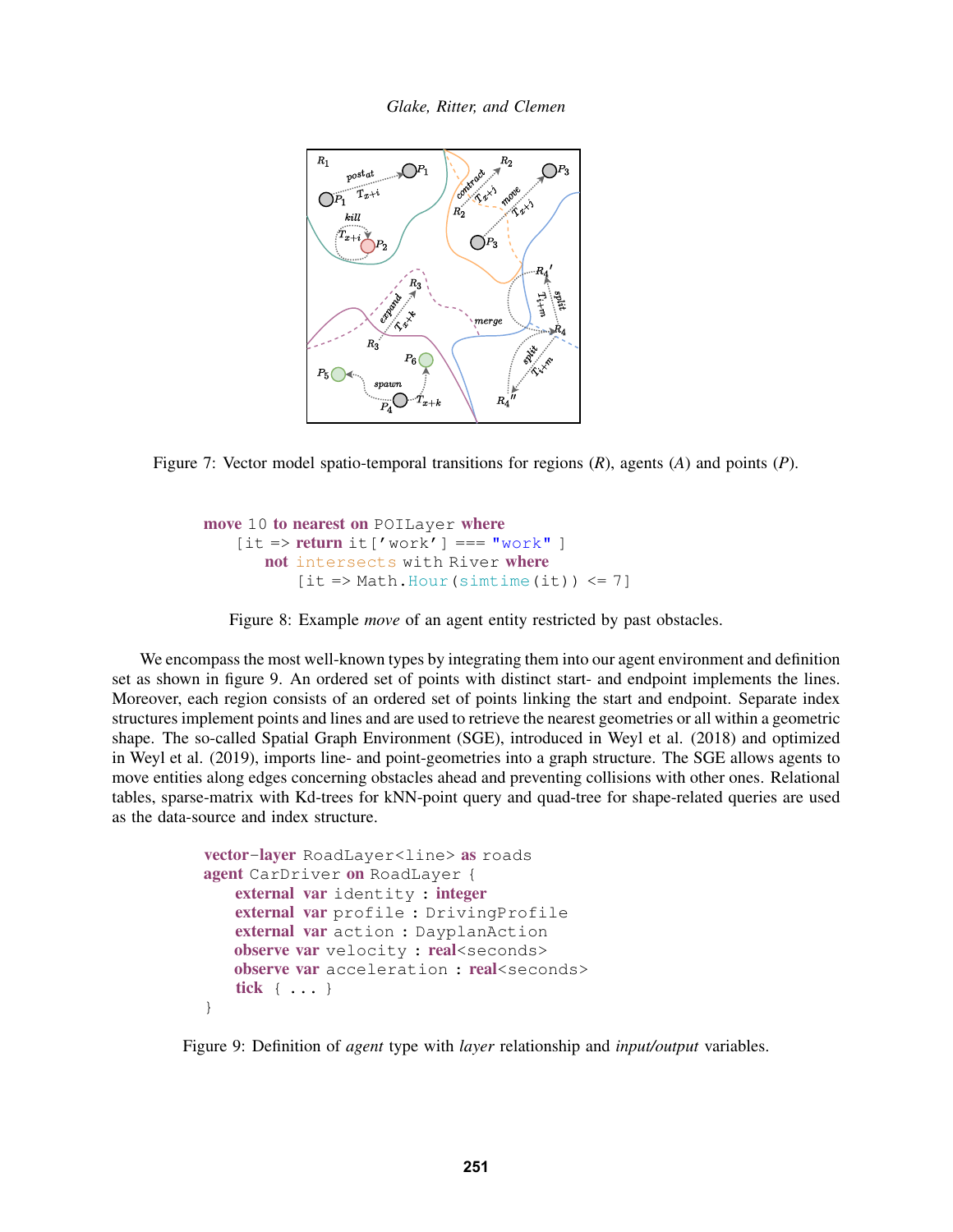In addition to aggregate over raster layer in section 5.3.1, the same operations can be applied on vector as well. As an example, getting the accumulated water level of the river within a recurring time and crossing any agent entity movement, the query showed in figure 10 can be used.

```
(select avg(waterLevel) from explore on RiverVector where [it =>
   Time.Hour(simtime(it)) intersects explore LanduseLayer where [land =>
      not land.restricted and land["type"] == "industry"
   ]
])
```
Figure 10: Vector *sum* aggregation over time for each river in time period *[12h:15h]* and overlapping an *industry* area.

### 6 CONCLUSION

In this paper, we propose a spatio-temporal data model and their extension in our MARS DSL, to satisfy the problem in closing the gap between temporal and spatial data in multi-agent simulations. Therefore, known problems in the field of temporal GIS were examined, which revealed that not only the snapshot for a single object version is relevant, but also the intermediate actions that led to it. As a result, causal relationships can be resolved, both in terms of domains and spatial structures. These conditions make it necessary to represent processes as well as spatial properties. The presented semantics allows a homogeneous inclusion of spatio-temporal processes and entities into the own modelling perspective. Extensions were integrated as ADT's and be shown how temporal selections and joins are possible on different granularity levels. Based on the importance of querying changes in spatial objects, we have used a temporal versioning mapping, to show how this affects the model.

Further research perspectives include specifying spatio-temporal operators to interact with the database itself and not only with the current and past model state. Spatio-temporal process analysis may also be extended by integrating non-spatial processes related to geographic phenomena (e.g., non-spatial successions or permutations). The evaluation with real-word cases is essential, and besides functionality, also the operator performance has to take into account. A multi-modal simulation to investigate mobility-related problems for the City of Hamburg is, therefore, currently under development.

### **REFERENCES**

<span id="page-10-6"></span>Allen, J. F. 1983. "Maintaining Knowledge about Temporal Intervals". *Communications of the ACM* 26(11):832–843.

- <span id="page-10-0"></span>Berger, C., M. Bieri, K. Bradshaw, C. Brümmer, T. Clemen, T. Hickler, W. L. Kutsch, U. A. Lenfers, C. Martens, G. F. Midgley, K. Mukwashi, V. Odipo, S. Scheiter, C. Schmullius, J. Baade, J. C. O. du Toit, R. J. Scholes, I. P. J. Smit, N. Stevens, and W. Twine. 2019. "Linking Scales and Disciplines: An Interdisciplinary Cross-Scale Approach to Supporting Climate-Relevant Ecosystem Management". *Climatic Change* 156(1):139–150.
- <span id="page-10-3"></span>Bettini, C., S. Jajodia, and S. Wang. 2000. *Time Granularities in Databases, Data Mining, and Temporal Reasoning*. Berlin, Germany: Springer Science & Business Media.
- <span id="page-10-4"></span>Cattell, R. G. G., D. Barry, M. Berler, J. Eastman, D. Jordan, C. Russell, O. Schadow, T. Stanienda, and F. Velez. 2000. *The Object Data Standard: ODMG 3.0*. San Francisco, California: Morgan Kaufmann.
- <span id="page-10-2"></span>Dalski, J., C. Hüning, and T. Clemen. 2017. "An Output and 3D Visualization Concept for the MSaaS System MARS". In *Proceedings of the Agent-Directed Simulation Symposium*, 1–12. Virginia Beach, Virginia: Society for Computer Simulation International.
- <span id="page-10-5"></span>Dylla, M., I. Miliaraki, and M. Theobald. 2013. "A Temporal-Probabilistic Database Model for Information Extraction". *Proceedings of the VLDB Endowment* 6(14):1810–1821.
- <span id="page-10-1"></span>Erwig, M., and M. Schneider. 2002. "STQL—A Spatio-Temporal Query Language". In *Mining Spatio-Temporal Information Systems*, edited by R. Ladner, K. Shaw, and M. Abdelguerfi, 105–126. Boston, Massachusetts: Springer US.